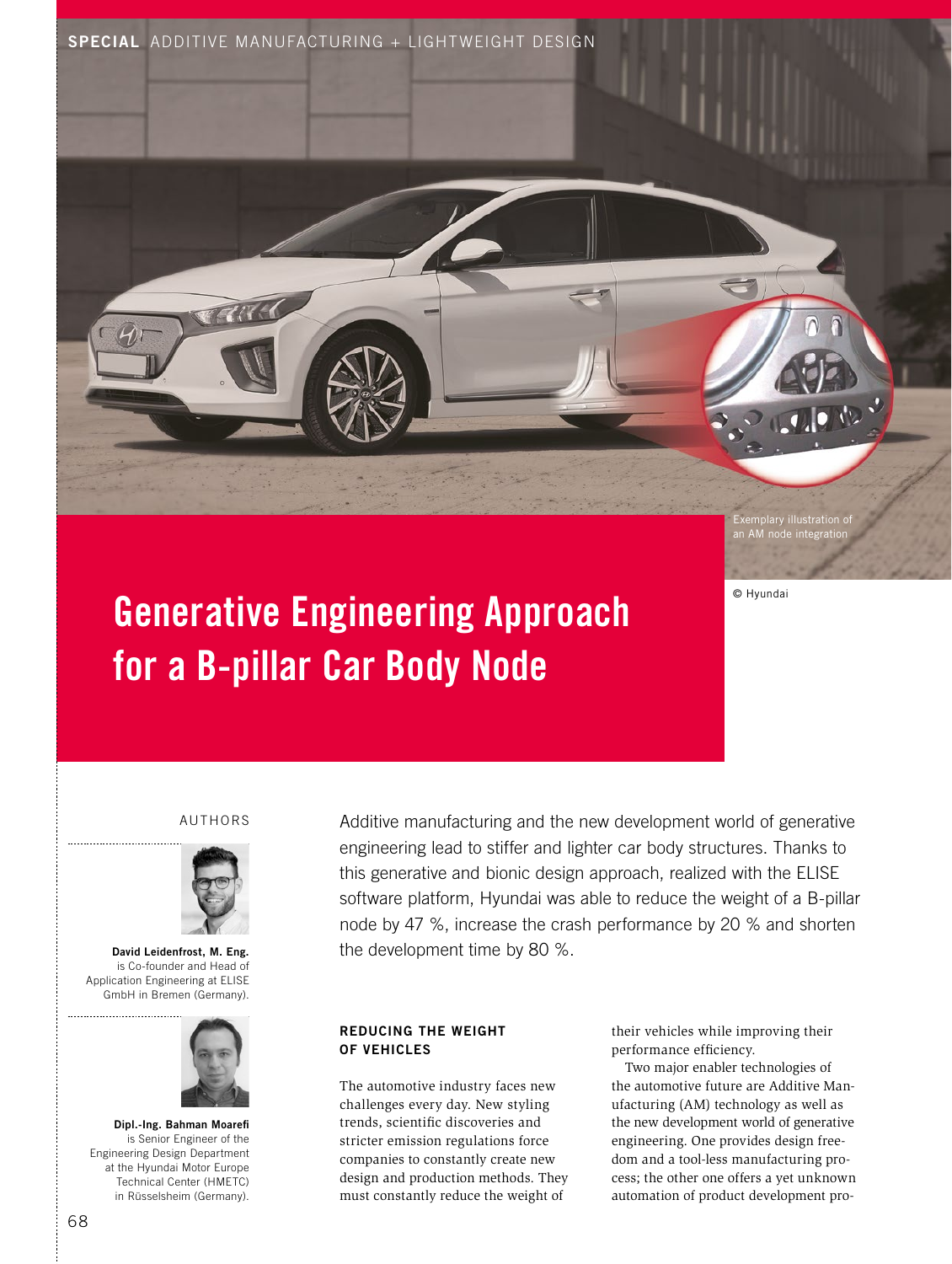

FIGURE 1 Design space of the B-pillar node and critical load cases for side crash, bending and torsion (blurred representations) (© Hyundai)

cesses. In automotive development, the combination of these two future technologies enables the construction of highly efficient vehicle structures in a significantly shorter development time.

### GENERATIVE ENGINEERING – AVOIDING WAITING PERIODS

Anyone who develops technical components knows regular waiting periods. Idle times occur, for example, when coordination with other departments becomes necessary. Such R&D loops are an essential part of the development process in every company, but also dead time. The reason is in the complex and often cumbersome processes of companies: An engineer creates the part design specifcation, which is passed on to a colleague. It is calculated whether the design meets the strength criteria, and the plan is returned for revision. After a few loops of this kind, the project manager may get involved and demand a cheaper material or a switch to another production method. And then the entire development process starts all over again.

What if only one expert collected the project-relevant data from the specifc departments, digitized it and left individual development steps and iterations to an intelligent software? Then development processes would not only run much faster; the computer assistance would also produce completely new and possibly better designs.

This approach is already reality, this future is already here. The new method is called Generative Engineering and together with the intelligent software platform ELISE they offer an innovative approach to product development. Its frst users agree: this approach will revolutionize the way engineers work in the future. With the support of the intelligent software, developers will not only design better products, they will also save time and resources.

#### CREATION OF A B-PILLAR NODE AT HYUNDAI

One of the companies, which already uses generative engineering in practice, is the Hyundai Motor Europe Technical Center (HMETC) in Rüsselsheim (Germany). There, experience was gathered with the new development framework. For testing the software platform ELISE, a B-pillar node was chosen, as this part represents a critical area of the body of a passenger car in the event of a side impact crash. It must be able to absorb a lot of energy, resist torsion and bending and at the same time needs to be very stiff – in effect, hardly compatible objectives, FIGURE 1. Hyundai explained that it was important to see what the new technology could do, which is why the biggest challenge was chosen.

Hyundai engineers have already solved this challenge using conventional methods, but it was time-consuming development work. Especially for the efficient design of highly stressed part nodes complex bionic structures are required, which can be created in conventional CAD programs only with great effort. However, with the generative engineering method in the software platform ELISE, the design space could be analyzed on the basis of critical load cases and replaced by bionic lightweight design structures with specifc mechanical properties using generative algorithms, FIGURE 2.



FIGURE 2 Algorithms for generating bionic structures with specifc mechanical properties (© ELISE and AWI)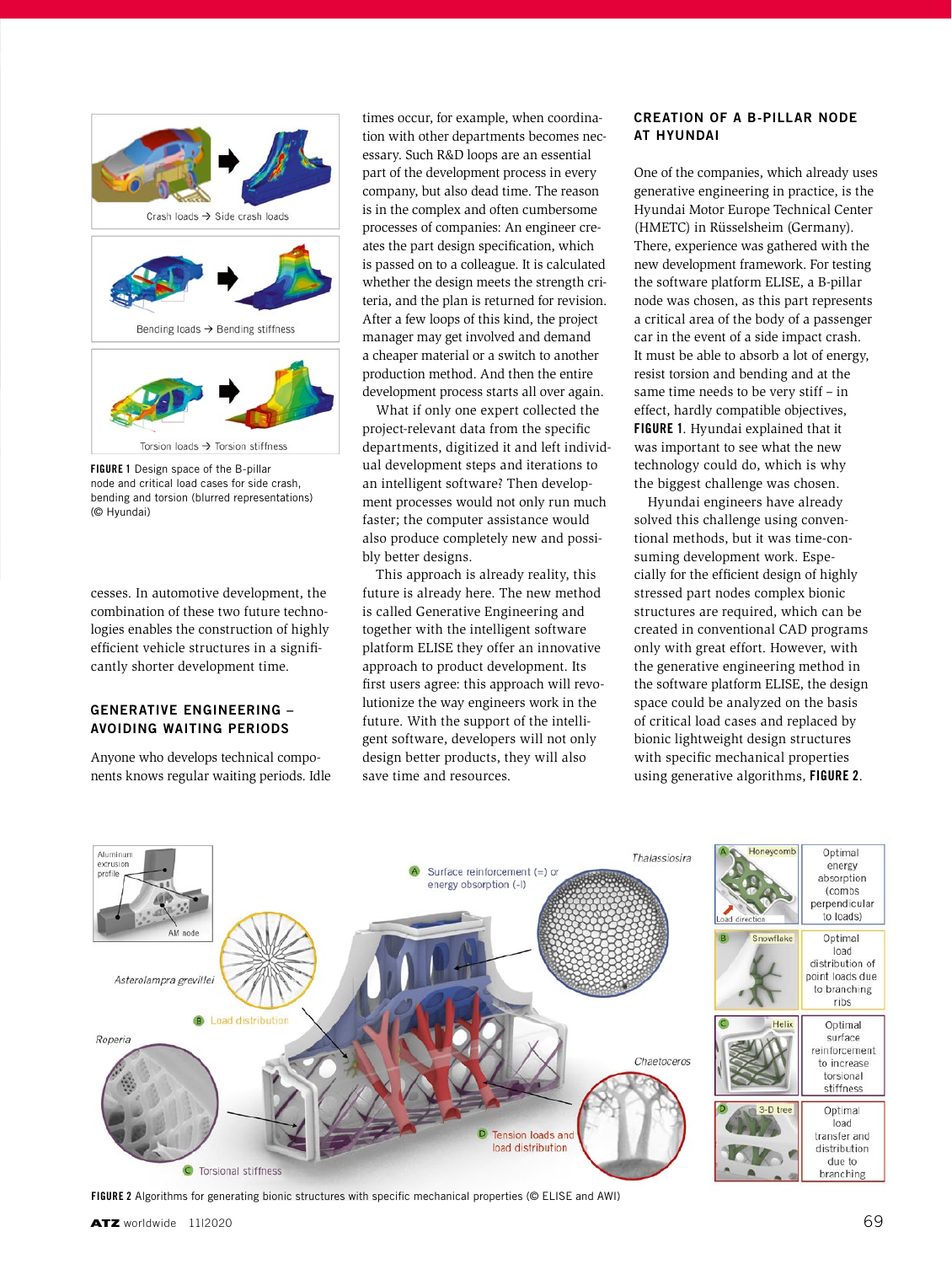No manual design work was required to create these complex structures, everything is basically generated by the software. The bionic algorithms of the software are partly based on research results of the bionics department at the Alfred Wegener Institute (AWI) in Bremerhaven (Germany) [1]. From there, the company ELISE made its spin-off as a start-up in the year 2018.

## VALIDATION AND PERFORMANCE

To validate the additive manufactured B-pillar node, it was analyzed with respect to its maximum intrusion in a sub-component model during the AEMDB side impact crash. The results in FIGURE 3 (top) show an optimal load distribution from the B-pillar to the sill due to the specifc design features. FIGURE 3 (top) compares the bionic AM aluminum model with the steel reference part with respect to the maximum intrusion of the B-pillar into the passenger compartment. The bionic concept has about 20 % less intrusion.

In addition, the energy absorption of the AM aluminum node had to be verifed, FIGURE 3 (bottom). This plastic deformability is generally hard to achieve when a structural design is developed considering only topology optimization results. This usually leads to very stiff parts. However, an optimal compromise between stiffness and plastic deformability is sought. Here the bionic design also fulflls all expectations. The upper part of the node is plastically deformed by the impactor and results in a similar force-deformation curve shape as in the steel reference part, FIGURE 3 (bottom).

Thanks to the generative and bionic design method in the software platform ELISE, the weight of the B-pillar node has been reduced by 47 %, crash performance has been increased by 20 % and development time has been shortened by up to 80 %, while complying with all critical requirements. Using additive manufacturing, the engineers were also able to reduce the number of individual parts by 90 %.

### TECHNICAL DNA OF THE PART

The innovative method required a new way of thinking. With generative engineering, the developer takes a completely new approach to solve the task. First of all, they defne design spaces, possible materials, load cases, performance criteria, production-related constraints and process costs in the software platform. This technical data is then processed by components for topology optimization, CAD features, bionic algorithms and optimization methods. The individual components interconnect to an entire network on the software canvas and form a "technical DNA" of the part, FIGURE 4.

Since each component processes parameter values or imported data, it can be changed by the developer themselves or in the context of a parameter study. As soon as this happens, the software processes the new data sets and generates the corresponding variations of the part, as shown schematically in FIGURE 5. The processing of new data takes place throughout the entire technical DNA, and the developer receives not just one design, but hundreds in a very short time.

As a result, Hyundai engineers were able to save a great deal of development time by conducting the complex crash simulations only with the two most

promising concept variants found by the parameter study (Design of Experiments, DoE). A great starting point, since in the end only minor tweaks to some parameters were necessary to meet all requirements. The part is fully parameterized, and the data exchange between different software tools is completely automatic. Therefore, it is possible to react very quickly to new boundary conditions. Until now, engineers usually had to start from scratch when making any change. Thanks to computers and intelligent software, solutions are also created that may look completely different than the engineers had imagined. In the case of the B-pillar node, a complex and almost organiclooking structure was created in the computer that no human being would have thought of.

#### MANY IDEAS FOR NEW PROJECTS

The highly efficient design was a result of combining two innovative approaches: generative engineering and additive manufacturing. Especially the combination of both methods is a game-chan-



FIGURE 3 Simulation of an AEMDB side impact crash with a reference and an AM part (right) – time path of the maximal intrusion point (sub-component model, top left); simulation of crush – path of force over deformation (bottom left) (blurred representations) (© Hyundai)